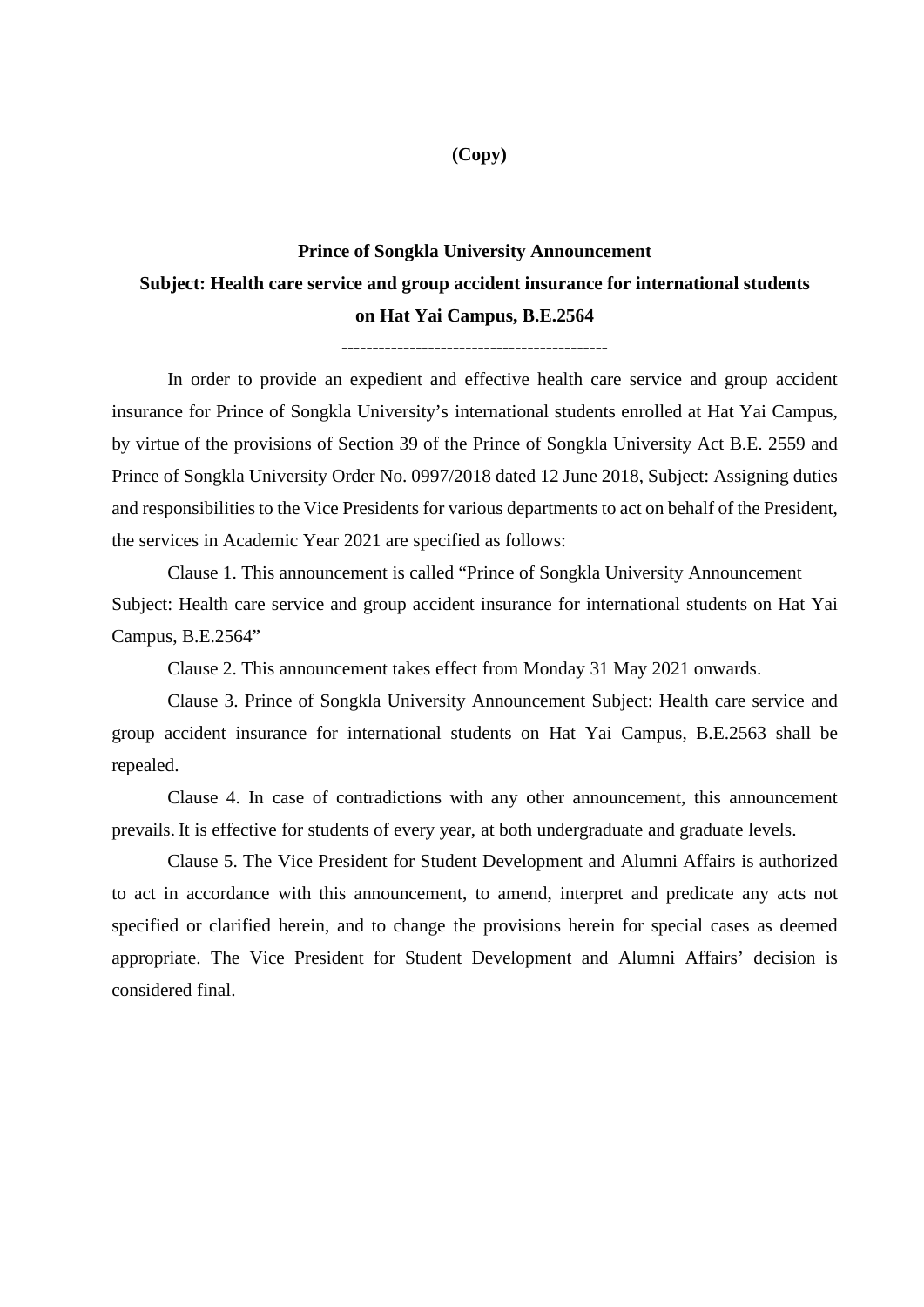## **Section 1**

#### **Health Care Service**

Clause 6. Eligible for health care services are international students at PSU who have paid their healthcare contributions.

Clause 7. The right to health care services includes medical and dental services from Songklanagarind Hospital and the PSU Dental Hospital, Faculty of Dentistry, Prince of Songkla University, and government hospitals in Thailand. However, the total amount does not exceed 3,000 baht per person per academic year. Students must make an advance payment and then can apply for reimbursement at the Student Welfare and Scholarship office, Student Development and Alumni Division, Hat Yai Campus. Details for reimbursement are specified in Clause 14.

Clause 8. Students eligible under Clause 6 need to give consent to the doctor or hospital to disclose health care information to relevant university officials as may be required for the authorization of their claim.

Clause 9. The right to obtain health care services according to this announcement means access to basic medical services, and does not cover the following medical care:

- 9.1 Artificial organs
- 9.2 Private room charges
- 9.3 Special nursing services
- 9.4 Medicine not included on the national list of essential medicines
- 9.5 Dental services for cosmetic purposes
- 9.6 Pregnancy care, prenatal care, abortion, and delivery
- 9.7 Medical certificate not related to a sickness
- 9.8 Physical check-up
- 9.9 Cosmetic services

Clause 10. Students who obtain medical care at Songklanagarind Hospital must strictly follow the hospital's medical regulations.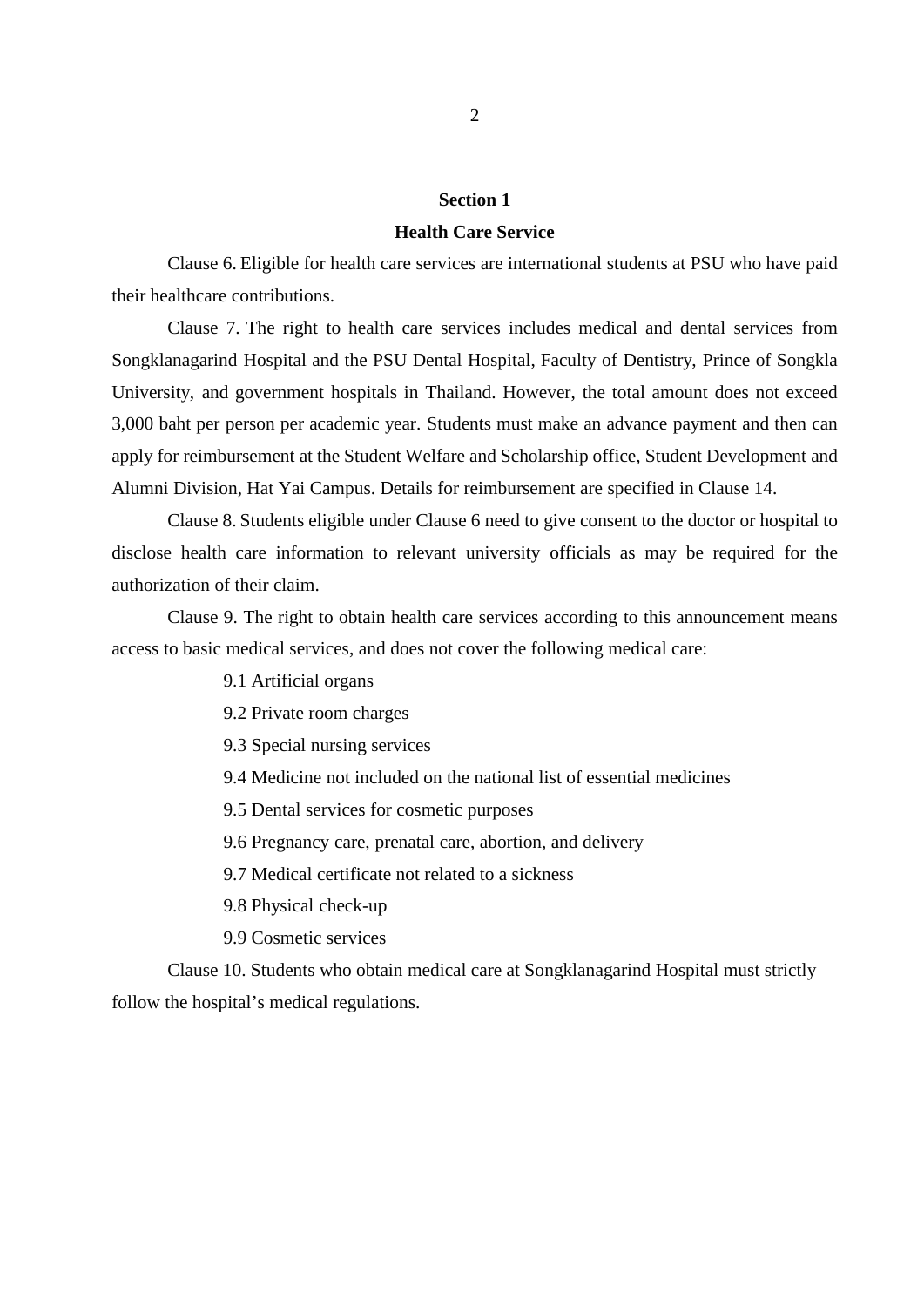Clause 11. Students who want to obtain medical care at Songklanagarind Hospital should:

11.1 in case of non-emergencies, present themselves at the relevant clinic;

11.2 in case of an emergency, present themselves at the emergency room

available twenty-four hours a day.

Students must show their student ID card and hospital ID card every time they receive medical treatment.

Clause 12. Any student who has provided false information or reports to the university shall face disciplinary action in accordance with relevant student discipline regulations.

Clause 13. Other benefits provided by the university are as follows:

 13.1 A gift basket, value not exceeding 500 baht, in case of admission at Songklanagarind Hospital

13.2 Moving fee for medical treatment: in domestic cases, the actual financial amount is not more than 5,000 baht per year, in international cases, the actual financial amount is not more than 20,000 baht per year

13.3 In case of death:

 1. Sending the remains of the deceased back to hometown: in domestic cases, the actual financial amount is not more than 5,000 baht, in international cases, the actual financial amount is not more than 20,000 baht

2. Funeral cost support: 10,000 baht

3. A wreath from Prince of Songkla University, cost not exceeding 1,000

baht

4. PSU administrator joins to host the funeral ceremony.

Clause 14. Reimbursement under Clause 2 and reimbursement in case of death: students or persons involved must present the documents specified below.

14.1 Reimbursement of medical expenses:

1. An original receipt

2. A copy of the student's bank account booklet

14.2 Reimbursement in case of death:

1. A copy of death certificate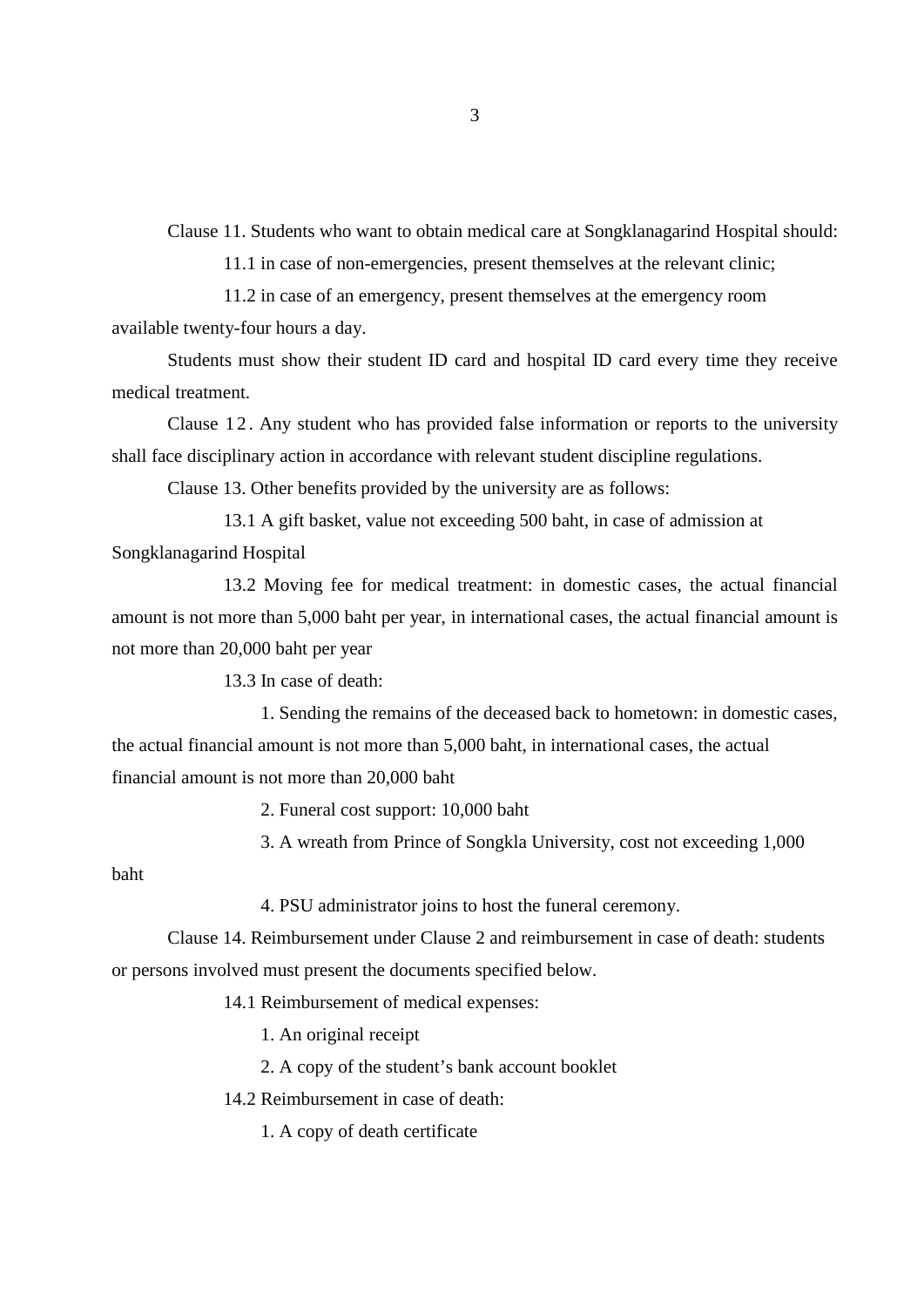2. A copy of national ID card or student ID card of the deceased

 3. Receipt or receipt voucher for sending the remains of the deceased back to hometown (if applicable)

 4. A copy of national ID card and a copy of house registration of the person who receives the reimbursement

Clause 15. Any medical treatment not covered in this announcement has to be paid for by the student in all cases.

### **Section 2**

#### **Group Personal Accident Insurance**

Clause 16. Eligible for Group Accident Insurance services and accident coverage throughout the academic year are international students at Prince of Songkla University who have paid their healthcare contribution and thus are entitled to obtain medical treatment from all public hospitals, private hospitals, polyclinics, and clinics with licensed physicians worldwide.

Clause 17. Worldwide, 24-hour/day accident insurance coverage includes all types of accidents that cause injuries, and death resulting from accidents.

Clause 18. The coverage is specified as follows:

 18.1 Medical treatment coverage of not more than 20,000 baht per case, according to actual payment.

 18.2 Compensation in case of death, loss of organs, loss of vision, hearing loss, loss of voice, or permanent disability resulting from accidents; being murdered or physically assaulted while driving or riding a motorcycle; in a strike, riot, or anti-government demonstration: 160,000 baht

Compensation in case of death, loss of organs, loss of vision, hearing loss, loss of voice, or permanent disability resulting from accidents: 320,000 baht

 18.3 Cremation and funeral cost support in case of death from accident or sickness: 40,000 baht

 18.4 Moving fees for medical treatment or sending the remains of the deceased back to hometown are included in the coverage agreement under Clause 13.3, and do not exceed 5,000 baht per case, according to actual payment.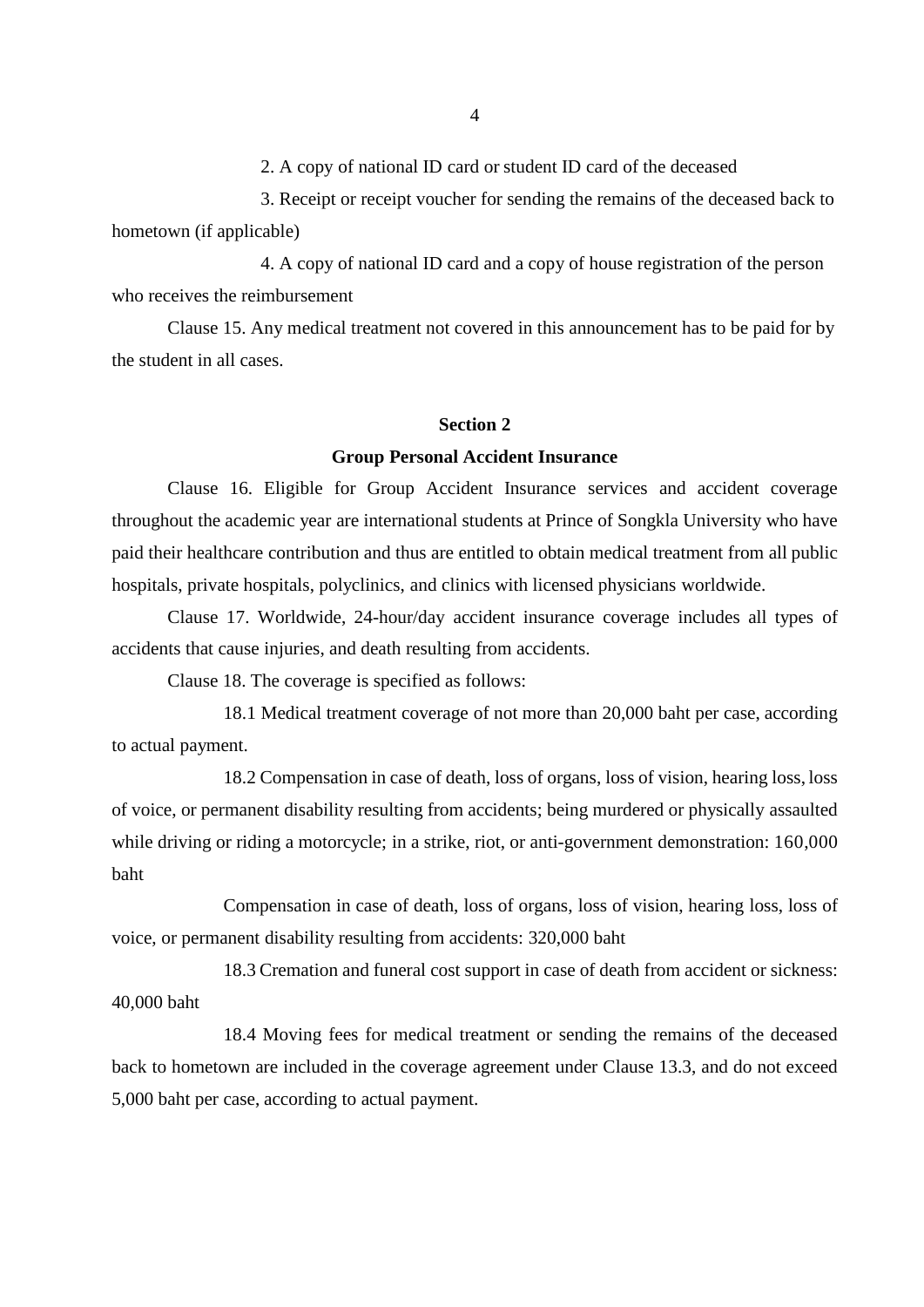The conditions of coverage under Clause 18 shall be in accordance with the Memorandum of Agreement for personal accident insurance (group) for high school students, university students, and university staff for academic year 2021, and with the documents attached to the group accident insurance policy for institutions, academic year 2021.

Clause 19. The insured do not have to make any advance payment when having medical treatment at Songklanagarind Hospital and other hospitals that have an agreement with Southeast Insurance Public Company Limited, such as Bangkok Hat Yai Hospital, Rajyindee Hospital, and Sikarin Hat Yai Hospital. Medical treatment at other hospitals that do not have any agreement with Southeast Insurance Public Company Limited requires the insured to make an advance payment.

 For reimbursement for medical treatment and reimbursement in case of organ loss and blindness or permanent disability or death, students can apply for reimbursement at the Student Welfare and Scholarship Office, Student Development and Alumni Division, Hat Yai Campus. The insured or the beneficiary has to prepare the reimbursement documents specified below.

- 19.1 Reimbursement for medical treatment:
	- 1. Original receipts
	- 2. Medical certificate
	- 3. A copy of identification card
	- 4. A copy of bank book of the insured
- 19.2 Reimbursement for organ loss and vision impairment or permanent disability:
	- 1. Medical documents such as medical certificate, X-ray film and treatment

## results

- 2. Pictures of the organ loss and a full-body picture of the insured
- 3. A copy of national identity card and a copy of the insurance card
- 4. A copy of the police report (if any)
- 19.3 Reimbursement in case of death:
	- 1. A copy of death certificate of the insured
	- 2. A copy of the police report (if any)
	- 3. A copy of doctor's post-mortem examination (if any)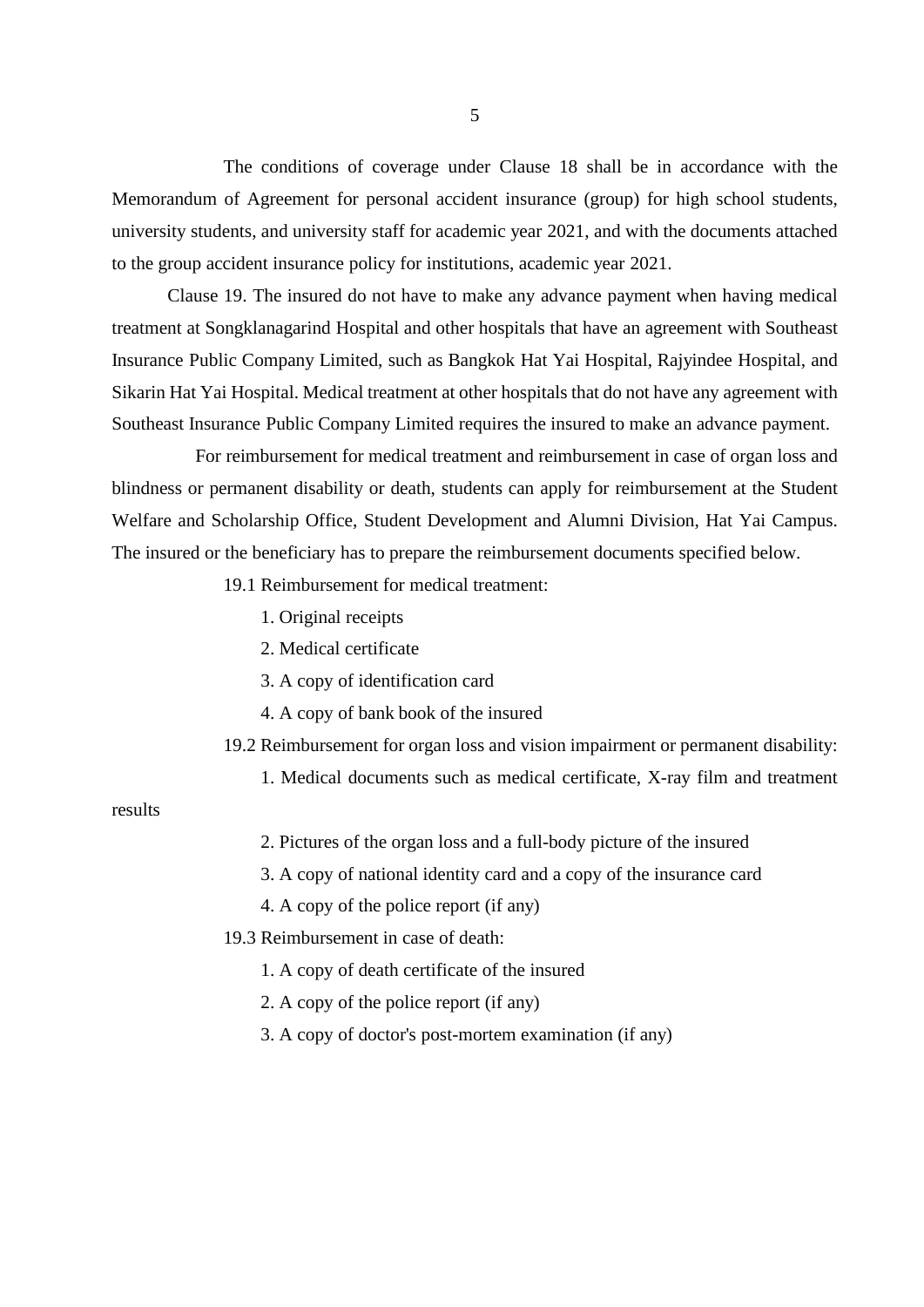4. A copy of ID card and a copy of the insured's house registration with a death stamp

 5. A copy of ID card and a copy of the beneficiary's house registration, wedding certificate (if any), and a copy of bank book of the beneficiary

Clause 20. Other services provided by the university are as follows:

 20.1 Medical supplies 2 or other medical expenses outside the insurance company coverage are paid in the amount not exceeding 5,000 baht per accident ("Medical supplies 2" refers to medical equipment mainly used outside of the patient, such as orthotics, splints, neck support, crutches, wheelchairs, wheelchair shoes, etc.)

 20.2 A gift basket, value not exceeding 500 baht, in case of an accident and admission at Songklanagarind Hospital

 20.3 Moving fee for medical treatment, in international cases, the actual financial amount not exceeding 15,000 baht per year

20.4 In case of death:

 1. Sending the body of the deceased back to hometown, in international cases, the actual financial amount (not exceeding 15,000 baht).

2. Funeral cost support: 10,000 baht.

3.A wreath from Prince of Songkla University, cost not exceeding 1,000 baht.

4. PSU administrator joins to host the funeral ceremony.

21. The right to obtain medical care from this group accident insurance does not cover the following:

21.1 Loss or damage resulting from the following:

 1. The actions of the insured while under the influence of alcohol, substance abuse or drugs that cause the loss of self-control. The phrase "under the influence of alcohol", in the case of blood alcohol level measurements, refers to a blood alcohol level of 150 mg/dL or more.

2. Suicide, suicide attempt, or deliberate self-harm

 3. Contraction of a parasitic disease. Infections, tetanus, rabies or wounds are only covered under the insurance contract if they are the result of an accident.

 4. Medical or surgical treatment. Only surgeries due to an accident are considered necessary.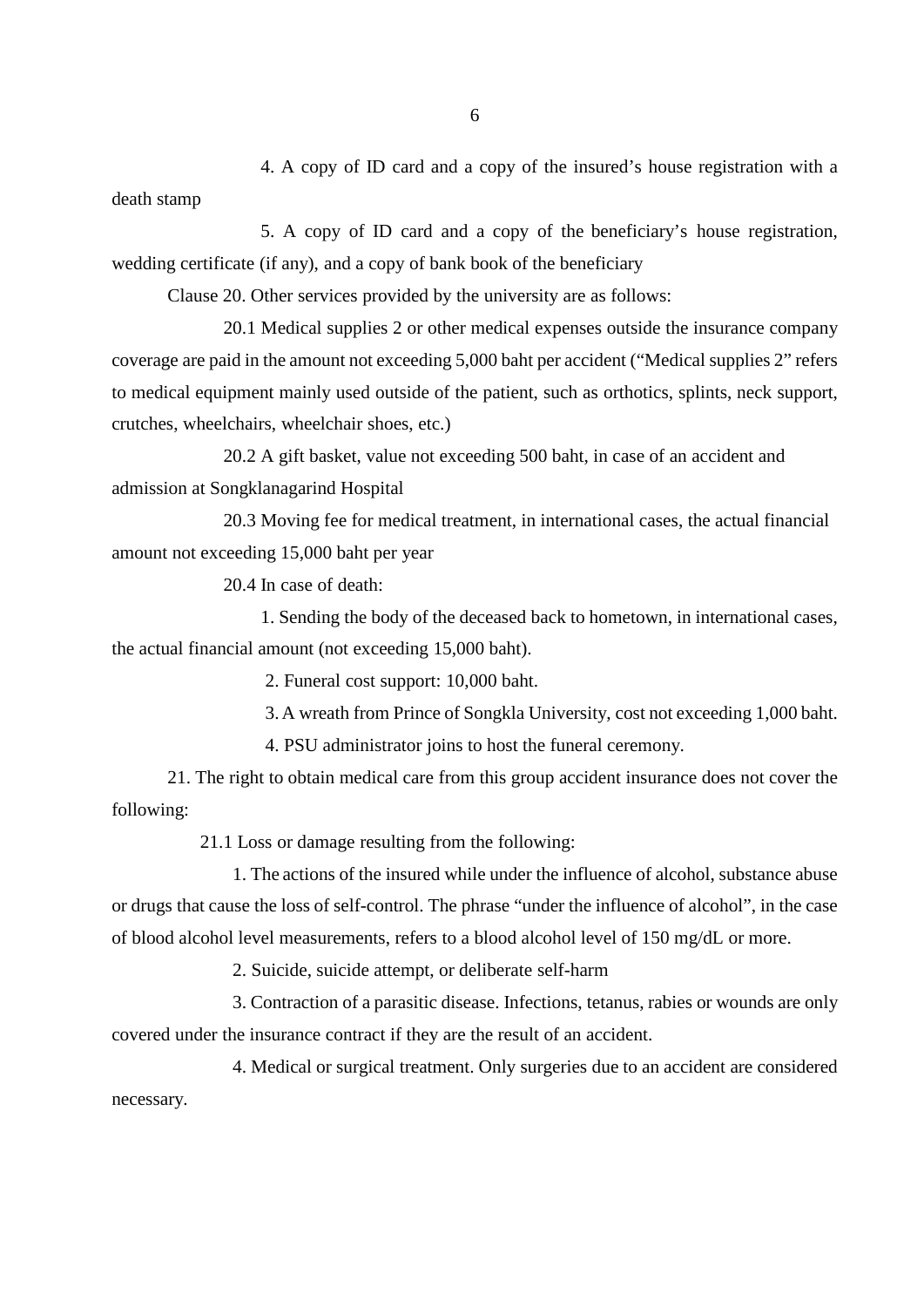5. Abortion

 6. Dental treatment, root canal treatment, the change or use of dentures, crown, prosthodontics. Basic treatment is covered if it is necessitated by an accident.

7. Food poisoning

 8. Backache resulting from disc herniation, spondylolisthesis, degenerative disc disease, spondylosis, defects or pathological conditions in the backbone; pars interarticularis (spondylosis conditions). An exception is made for fracture or dislocation of the bones due to an accident.

 9. War, invasion, malicious actions of foreign enemies or war-like acts, whether the war was declared or not, or civil war, militancy, rebellion, chaos, revolution, coup, martial law declaration, or any event that causes the declaration or maintenance of martial law.

 10. Radiation, nuclear radiation, nuclear waste from nuclear burning or any action which causes a nuclear reaction by itself

 11. Explosion of radioactivity or nuclear components or any other potentially explosive substance in the nuclear process

21.2 Loss or damage happening during the following times:

1. Participating in car racing, all kinds of boat racing or horse racing; all kinds of ski racing (including jet-skiing) or skate racing, parachuting (except as a life-saving measure); travelling in a hot air-balloon or glider, bungee jumping, diving with diving equipment

2. Being on board or disembarking from an unregistered aircraft that is not a passenger plane or commercial carrier

3. Flying or working on board of any aircraft